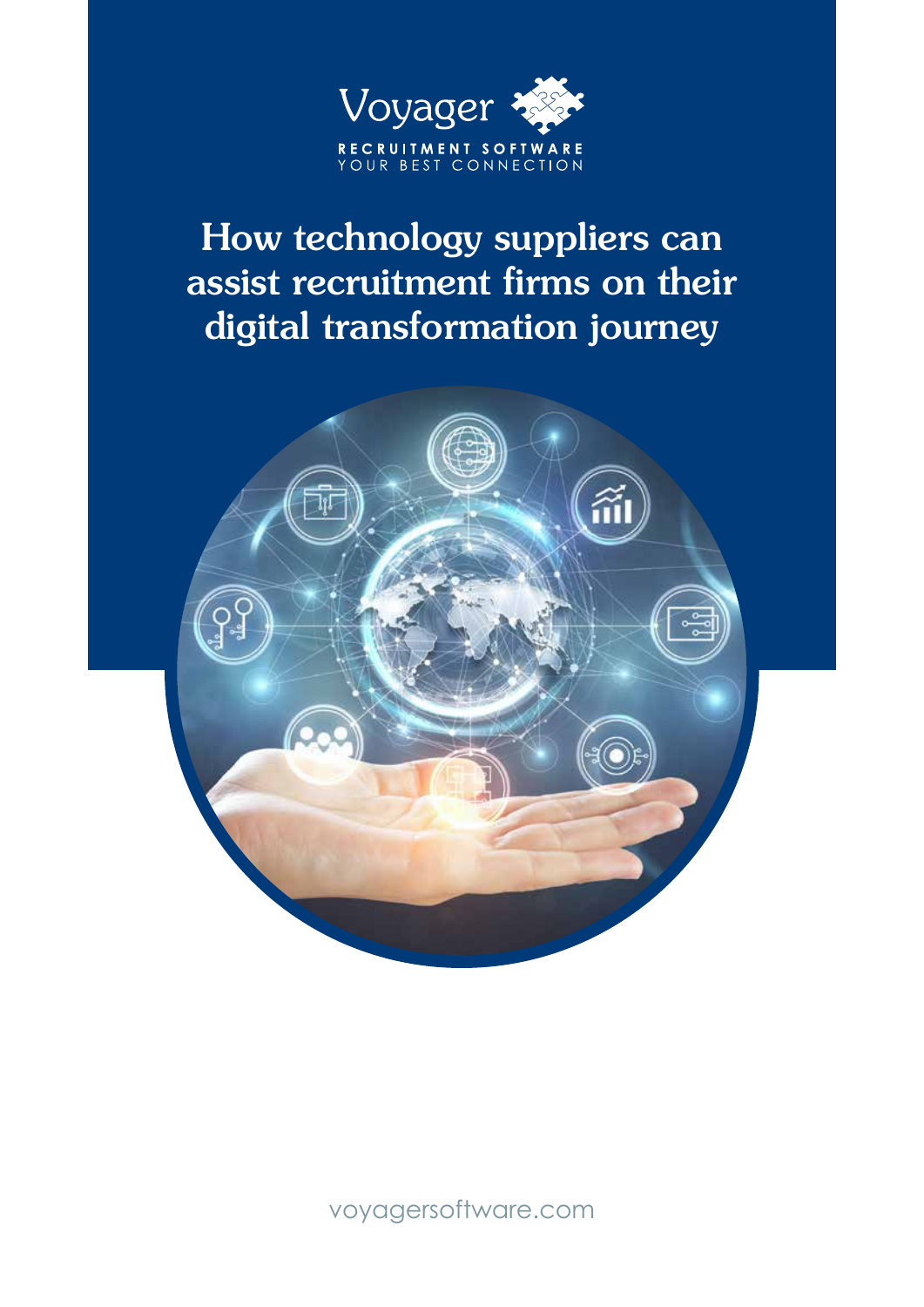### Introduction

The digital revolution represents a step change in the way businesses operate, creating new opportunities to drive efficiency, improve customer service and supercharge growth.

In the recruitment sector, agencies with effective digital strategies continue to distance themselves from competitors anchored in legacy systems and analogue processes – but what does digital transformation really mean, and what is the potential it creates for recruitment companies?

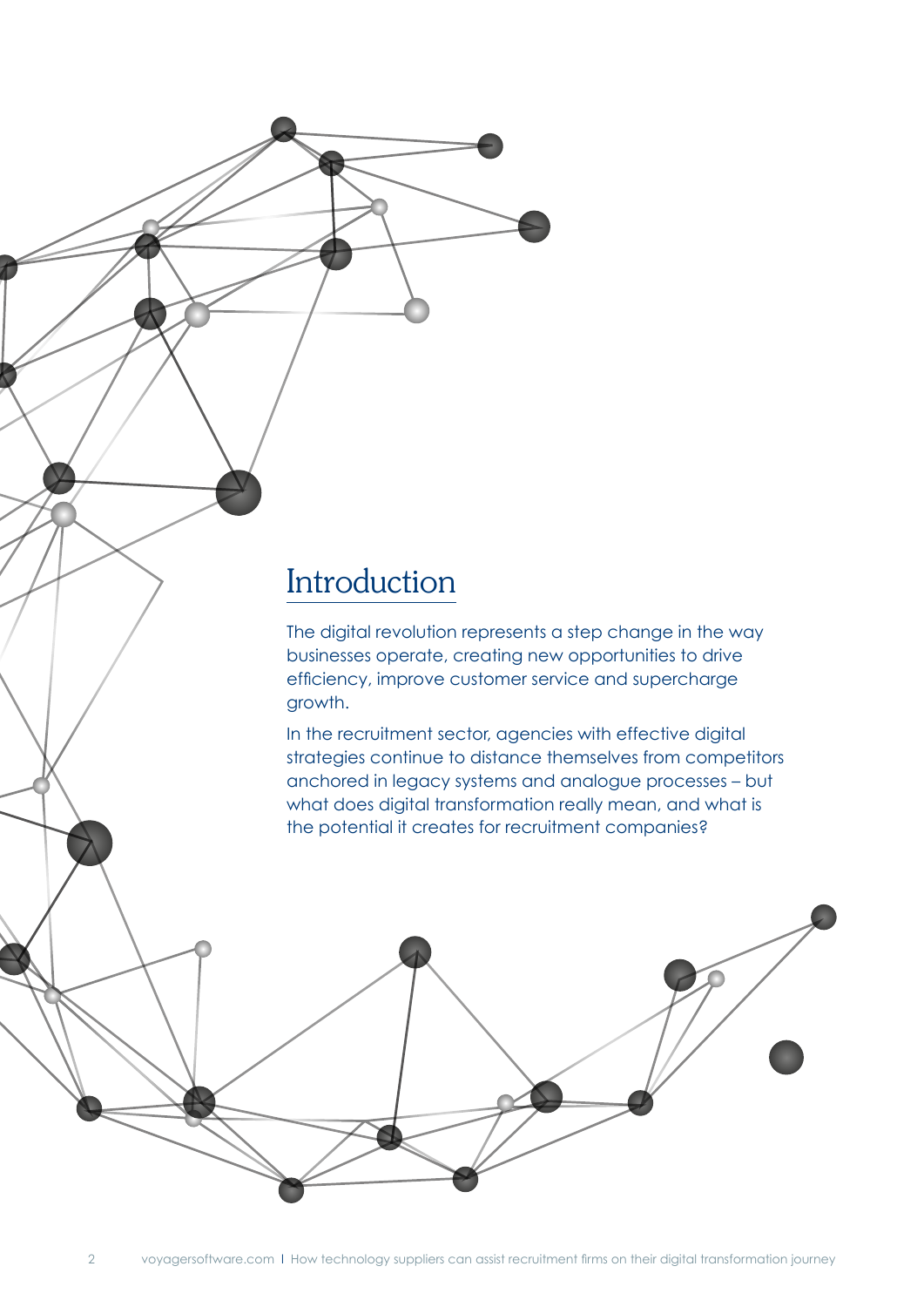#### What is "digital transformation"?

The phrase "digital transformation" may seem to get thrown around a lot. Along with other hot topics like big data and AI, it's a concept that pops up wherever there's discussion about the trends and currents shaping the modern business landscape.

But digital transformation is much more than a buzzword – it's a permanent transition changing the way businesses operate internally and provide value to their customers.

Simply put, **digital transformation is the introduction of technology and digital tools to replace physical processes.** 

Examples are everywhere in daily life, from digital boarding passes for air travel to paperless banking and online statements.

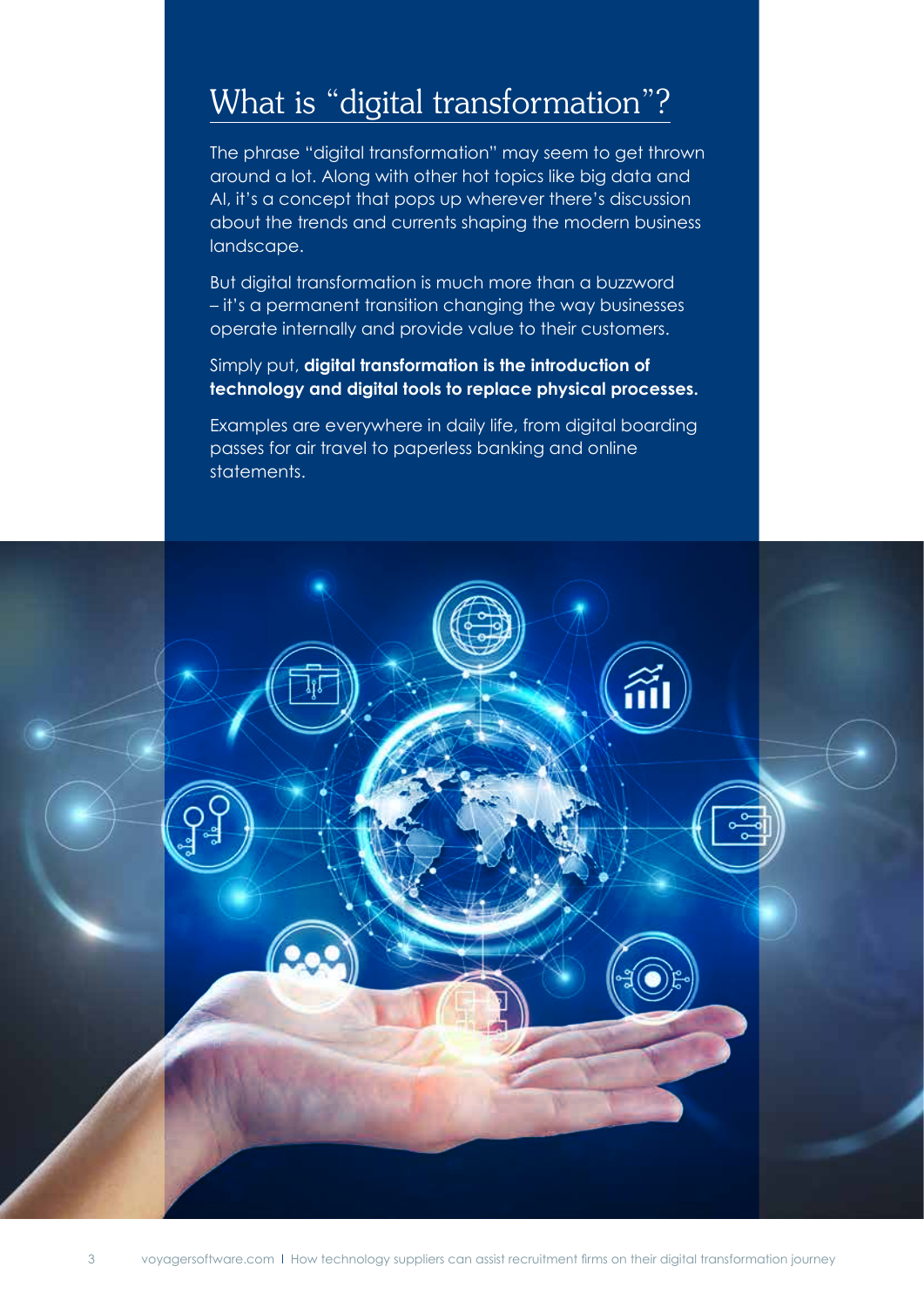Driven by a combination of changing consumer behavior, regulatory pressure (think GDPR and data privacy) and technology advancement, digital transformation is a strategic business evolution affecting internal culture, customer experience and both top and bottom-line growth.

In every sector of every market, businesses are looking at ways to use emerging technology to gain an edge over their competitors, run faster, better serve their clients and save costs.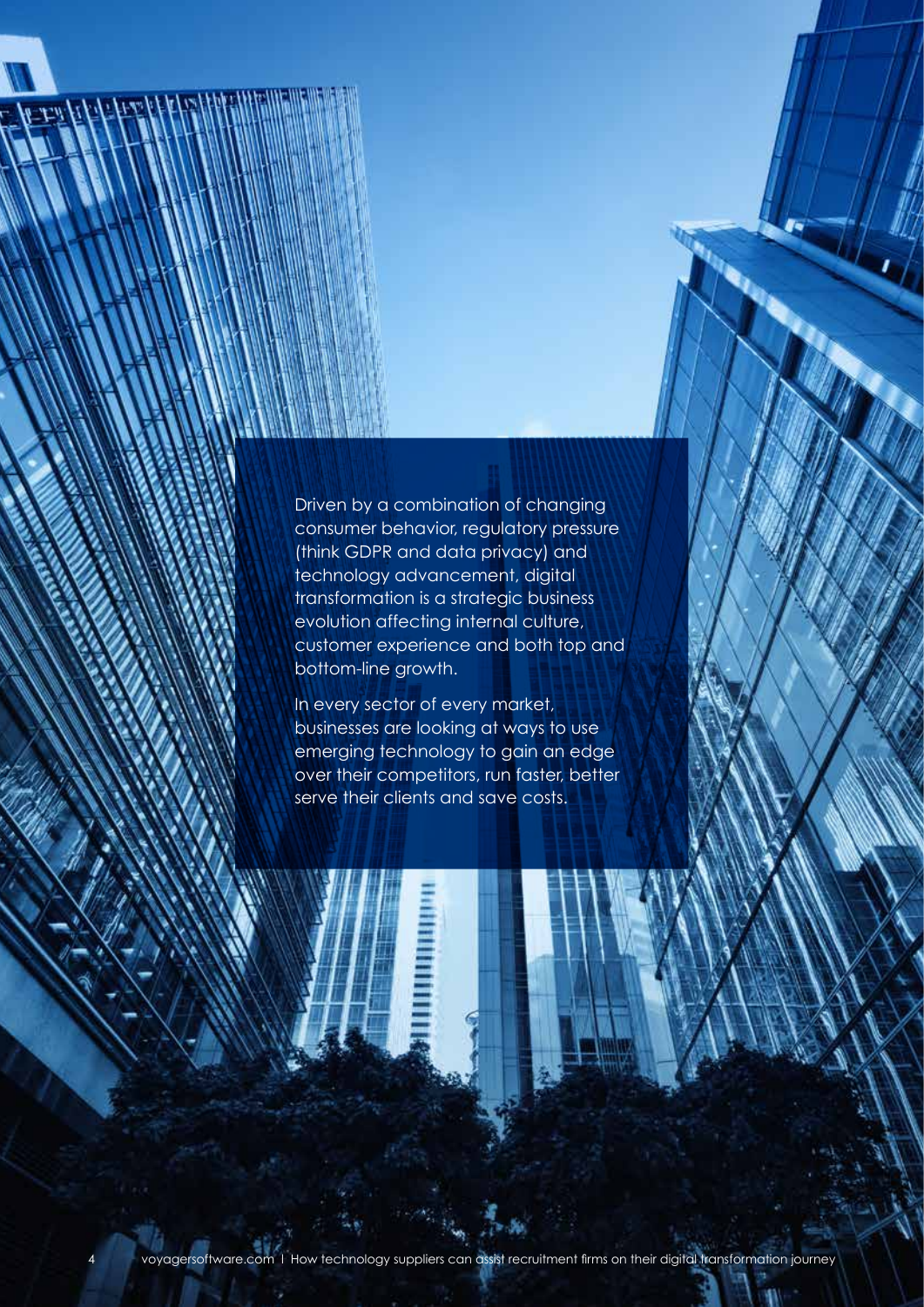## How does digital transformation affect recruitment?

dib

Digital platforms can be leveraged to improve a wide range of areas of recruitment agency operations, enhancing business performance across finance, sales, data security, marketing and management.

Specifically, digital transformation impacts recruitment companies in three key ways:

**Operational Efficiency –** technology can help agencies automate mid and back office processes, integrate workflows and minimise manual tasks, serving to create greater efficiency and reduce human slip-ups in key administrative processes.

A year on from the introduction of the GDPR, the grace period for agencies adapting to new data privacy laws is well and truly over, and systems lacking robust in-built GDPR compliance leave companies open to significant risk.

Efficiency goes beyond data regulations, however, and everywhere from managing contractor timesheets online to automating commission calculation and notifications for consultants, the right digital setup unites disparate and time-consuming processes in a streamlined platform.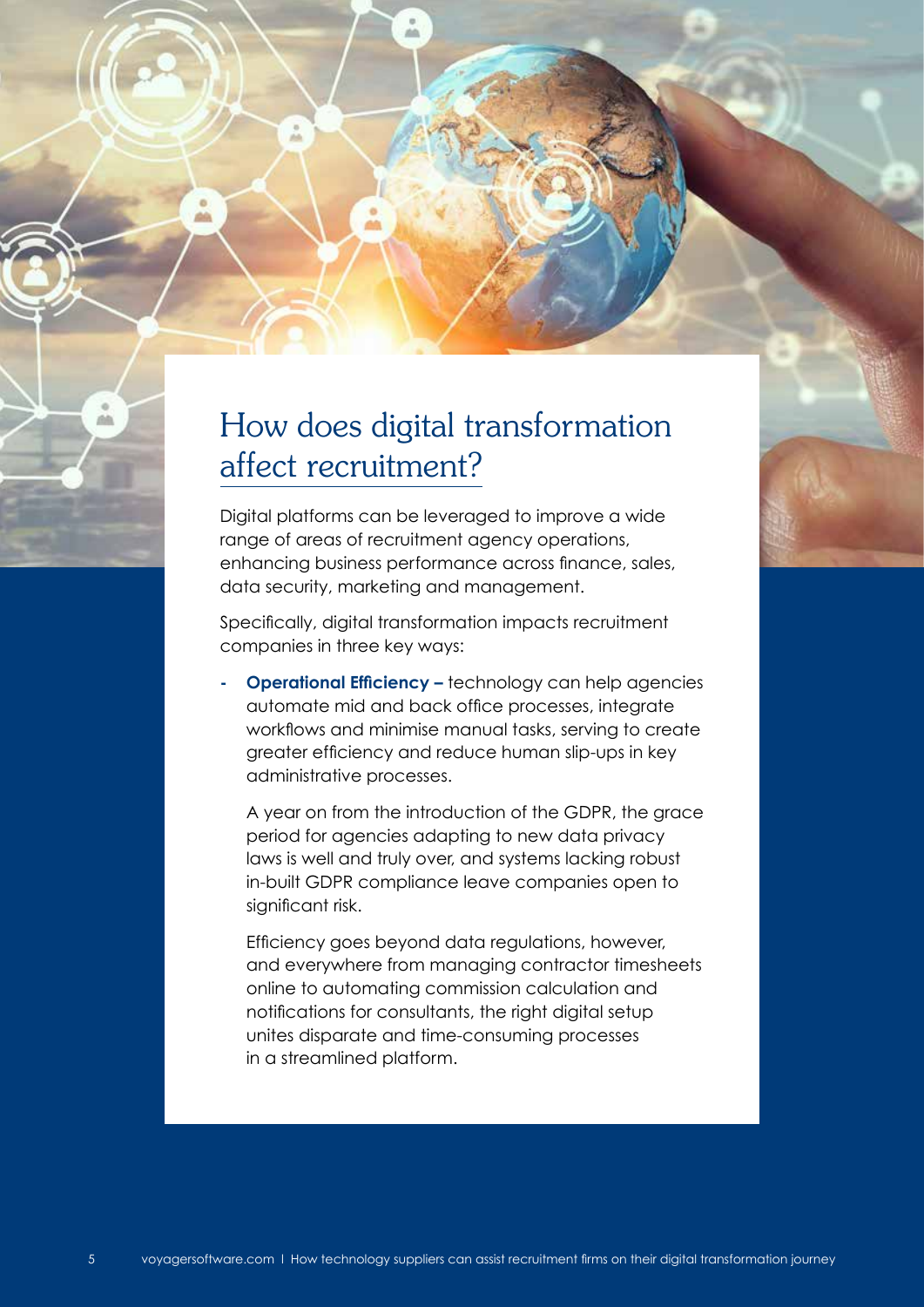**- Recruiter Productivity –** tools designed to accelerate key steps of the recruitment cycle allow recruiters to deliver larger volumes of high-quality activity, raising per-head output and boosting revenue generation.

Across candidate search, client relationship management, email marketing and other core functions, technology solutions exist to help turn every recruiter into a hyper-efficient billing machine.

**- Customer Experience –** The combination of digitally optimised sales, search and back office processes creates a faster, more accurate service for recruitment agency clients and candidates.

Integrated communications platforms across inbox, email marketing, CRM and SMS help recruiters track correspondence and keep multiple plates spinning, while advanced applicant search capabilities enable a more personalised experience for candidates and a speedier, more precise service for hiring managers.

Despite the potential impact on recruitment businesses, however, digital transformation is not an external force sweeping over the industry.

Instead, the move to 'go digital' is a pro-active step taken by agencies looking to harness the capabilities that emerging technology offers.

And, as clients and candidates continue to gravitate towards tech-enabled agency partners, businesses who fail to keep up with the pace of change may face increasing challenges remaining competitive in the modern digital economy.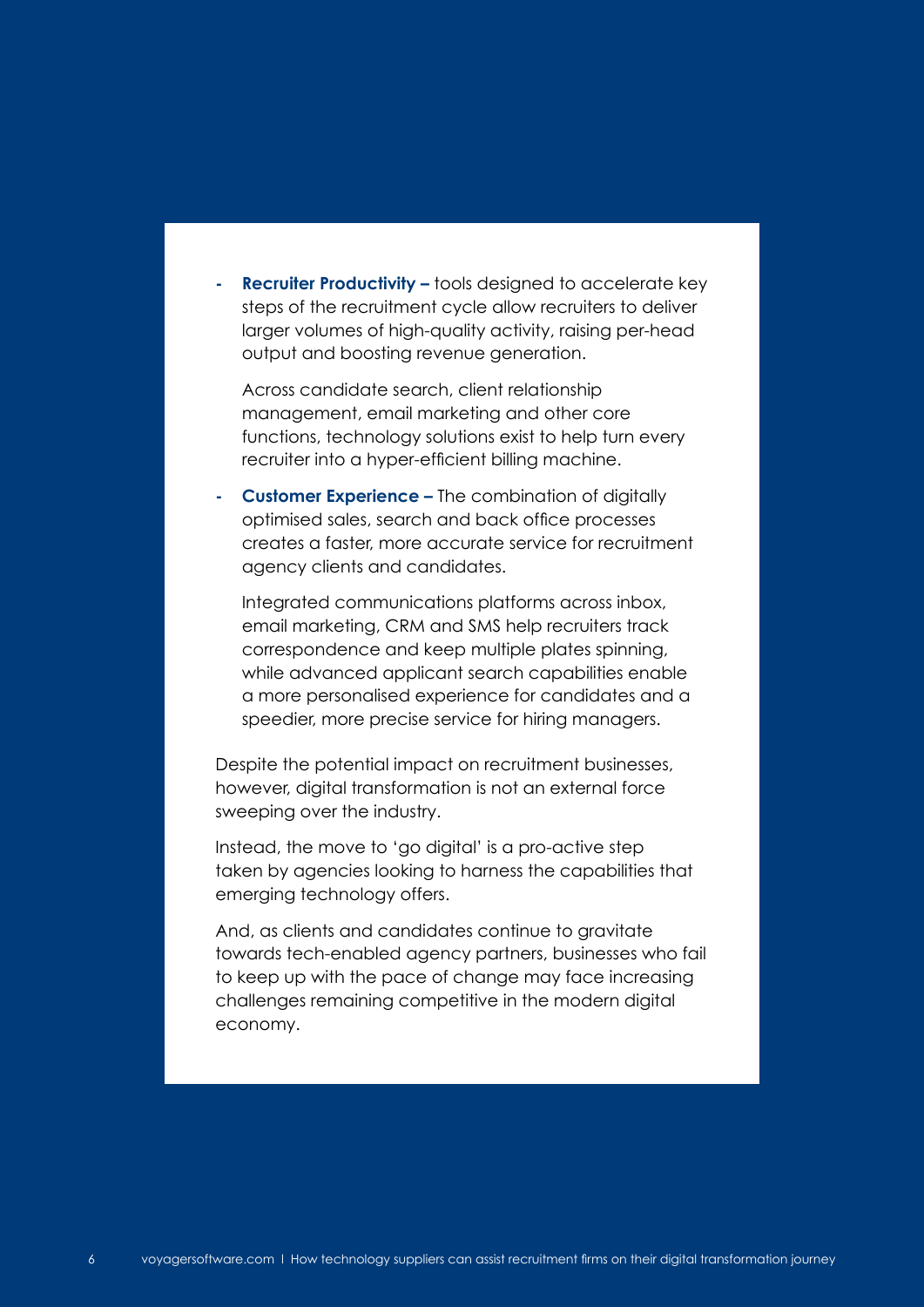

### What are the opportunities for recruitment agencies?

Recruitment agencies can harness 5 key strategic benefits of a digital-first approach:

**1. Connected Systems –** a core goal of digital transformation programs is to integrate frequently-used applications, creating accelerated workflows and improving user efficiency.

For recruiters, moving between systems and manually duplicating important information can be a crippling time-drain, resulting in decreased output, gaps in data and inconsistent work quality.

A digital platform which connects key tools can plug these workflow gaps, enabling recruiters to optimise their use of available technology and scale up their productivity.

- **LinkedIn + CRM –** viewing candidate LinkedIn pages directly from within a CRM platform helps recruiters cross-reference CV and public profile information and avoid search duplication.
- **CRM + E-sign –** online document signing solutions accelerate business development by eliminating the traditional "print, sign, scan and return" sequence that can paralyse new client sign-up.
- **CRM + Email Marketing –** direct database and email marketing integration allows recruitment marketers to build and run timely, personalised marketing campaigns and drive engagement based on up-to-date client and candidate data.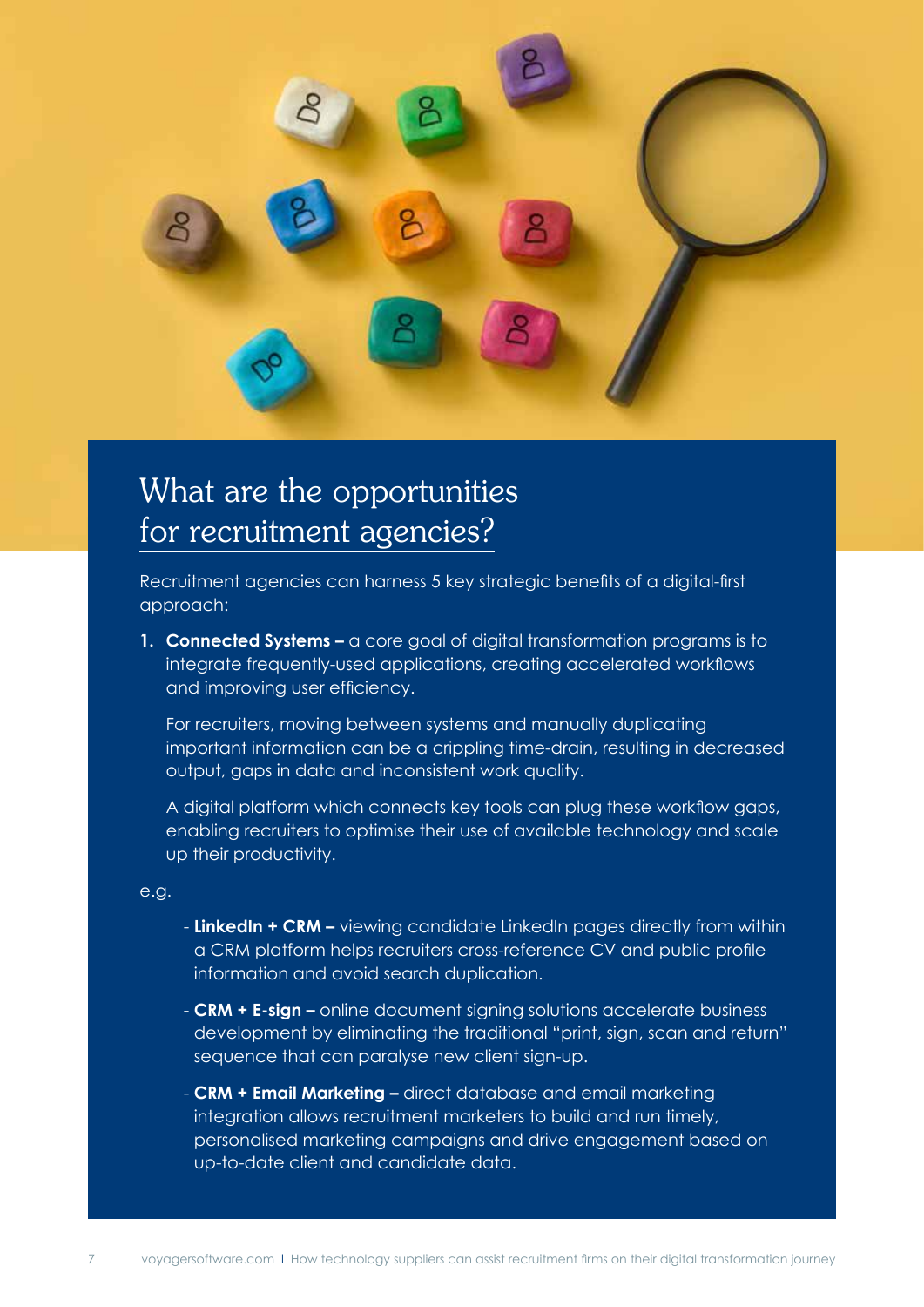**2. Automated Manual Processes –** a reduction in the time recruiters spend on low-skill manual tasks frees up bandwidth to concentrate on high-return activities with more direct top and bottom-line impact,

Not only do most recruiters hate admin work, it also eats into time that could be used for driving KPIs and building pipeline.

Tech platforms can help both lighten the load on recruiters and improve the overall quality of work by automating frequent tasks and digitising key recruitment process steps.

- **CV Parsing –** intelligent data capture features in CRM technology can create candidate profiles directly from CV documents in any format, whether submitted via website applications, sent by email or pulled from job board alerts.
- **Multi-platform Searching –** connected search systems allow recruiters to source candidates from their own database and external CV libraries from a single interface, without leaving their CRM.
- **Candidate Auto-match –** technology can prompt recruiters by pro-actively spotting matches between top candidates and open vacancies, key clients or job leads, creating new revenue opportunities from existing data.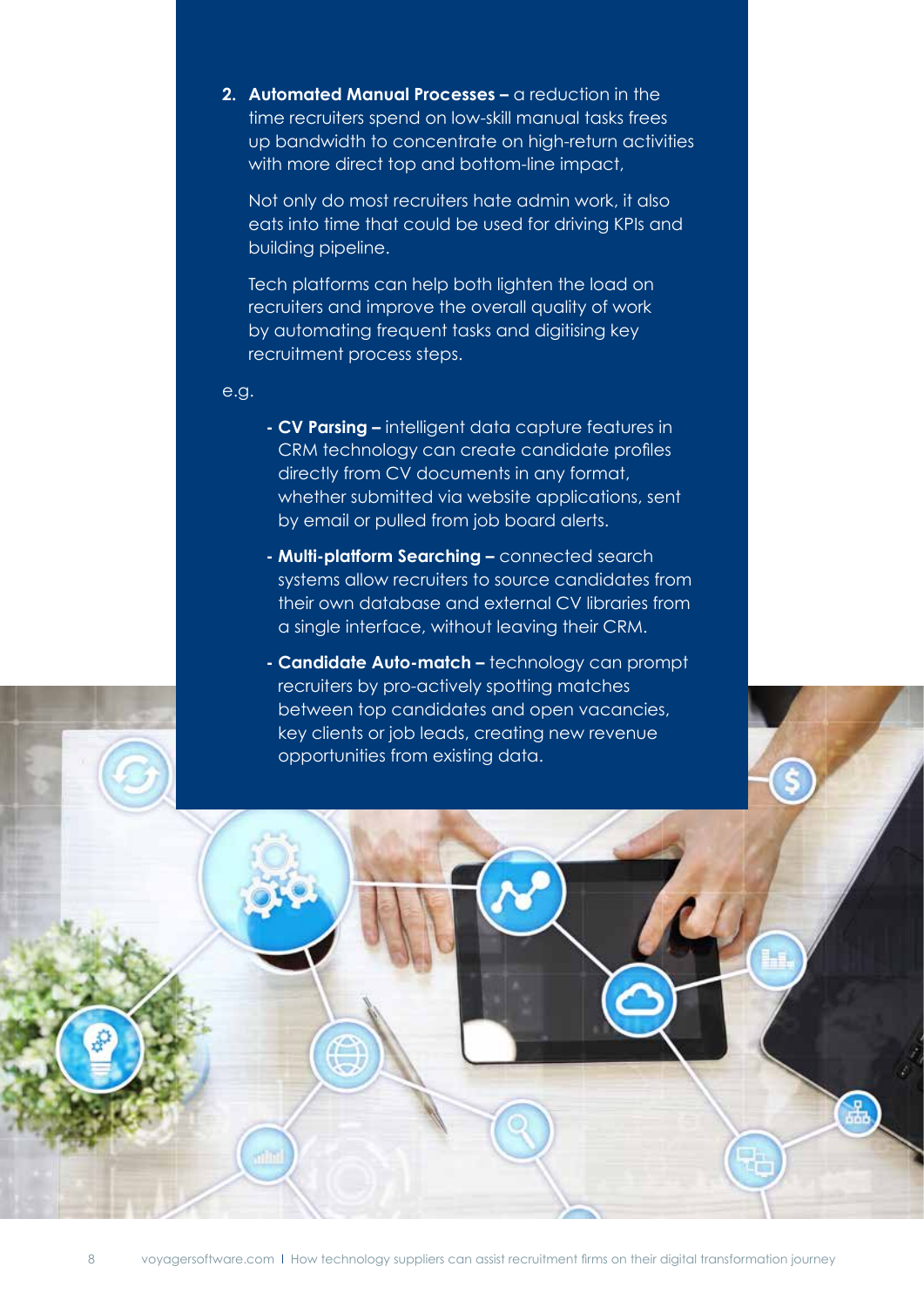**3. Improved Consistency –** the right technology support helps reduce human error, eliminating missed revenue opportunities and consolidating best-practices across the employee base.

Even the world's most talented recruiter can't get by on charisma and market knowledge alone, and a strong platform providing nudges, remindersand guide-rails throughout the recruitment process acts like a personal PA and makes sure that potential opportunity doesn't fall by the wayside.

The right technology environment is also key for new hires and emerging recruitment talent, shaping behaviour and providing a safety net to catch any important steps that might be overlooked.

- **In-built Alerts & Reminders –** CRM systems can play an active role in keeping busy recruiters organised, with phases of the recruitment cycle configured to trigger prompts and reminders to check in or follow up with clients and candidates.
- **Integrated Workflows –** digital platforms help define how internal teams work together, whether it's candidate researchers working with sales teams, recruiters liaising with finance or cross-brand collaboration, technology adds consistent structure to key processes.
- **Flexibility & Cloud-based Access –** mobile apps and SaaS-based solutions connect recruiters to tools from any location or device, ensuring deals aren't delayed or lost to lack of access to key information.

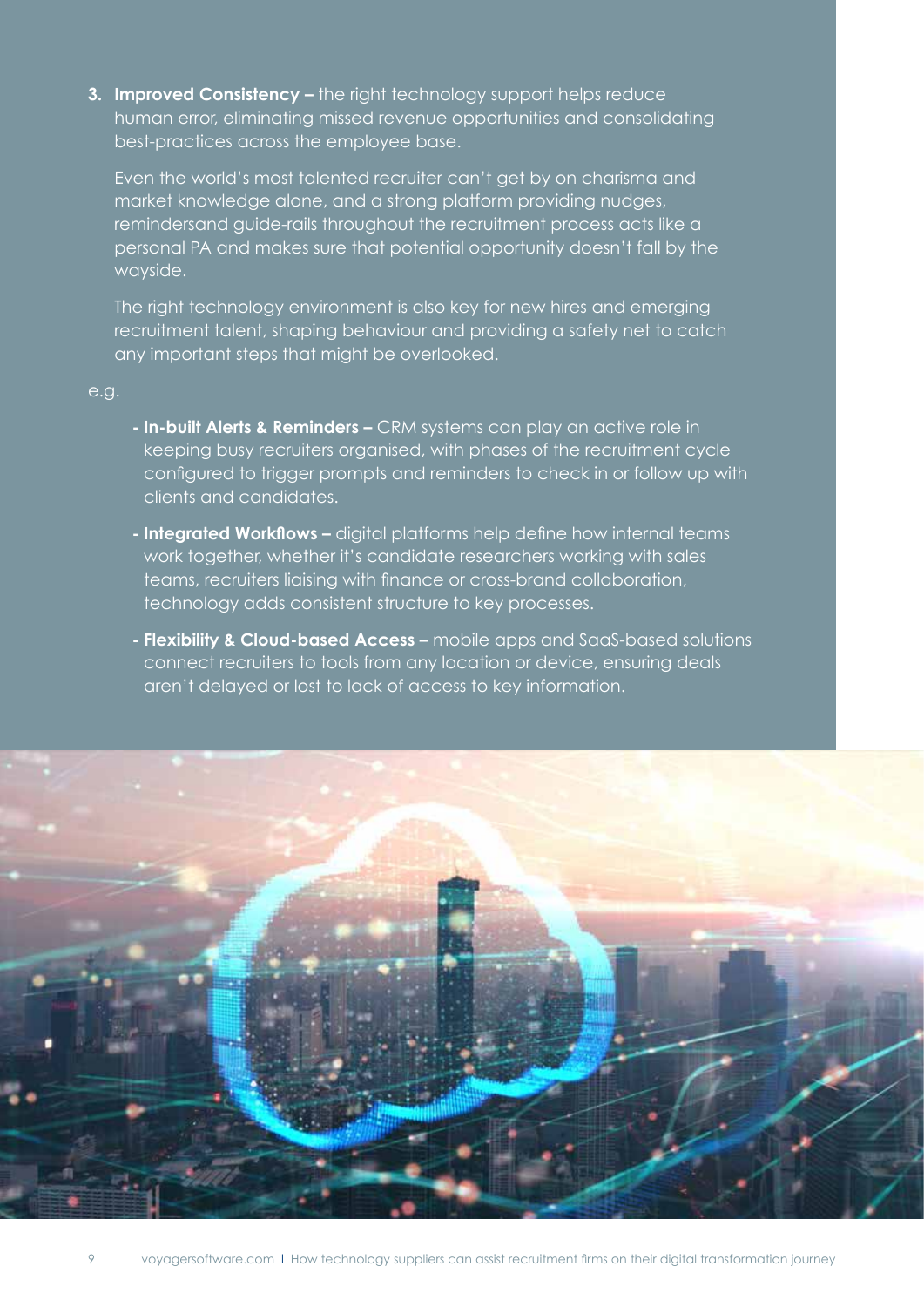**4. Integrated Compliance –** centralised, integrated digital systems help companies maintain control of customer and business data, eliminating silo-ed functions and making the task of keeping compliant with changing regulations simpler and more affordable.

The arrival of the GDPR in 2018 changed the game for data management, with recruitment agencies facing a ground-up rethink of how they collect, store and use client and candidate information.

Digital platforms with native GDPR compliance help agencies integrate the required user permissions, policy disclosures and data governance measures seamlessly into their daily operations, offering security to customers whilst steering clear of potential investigation and penalties.

Data security isn't only about GDPR, however, and digital platforms can also help agency owners control who can view, modify or download their business information, setting permission levels and restricting access.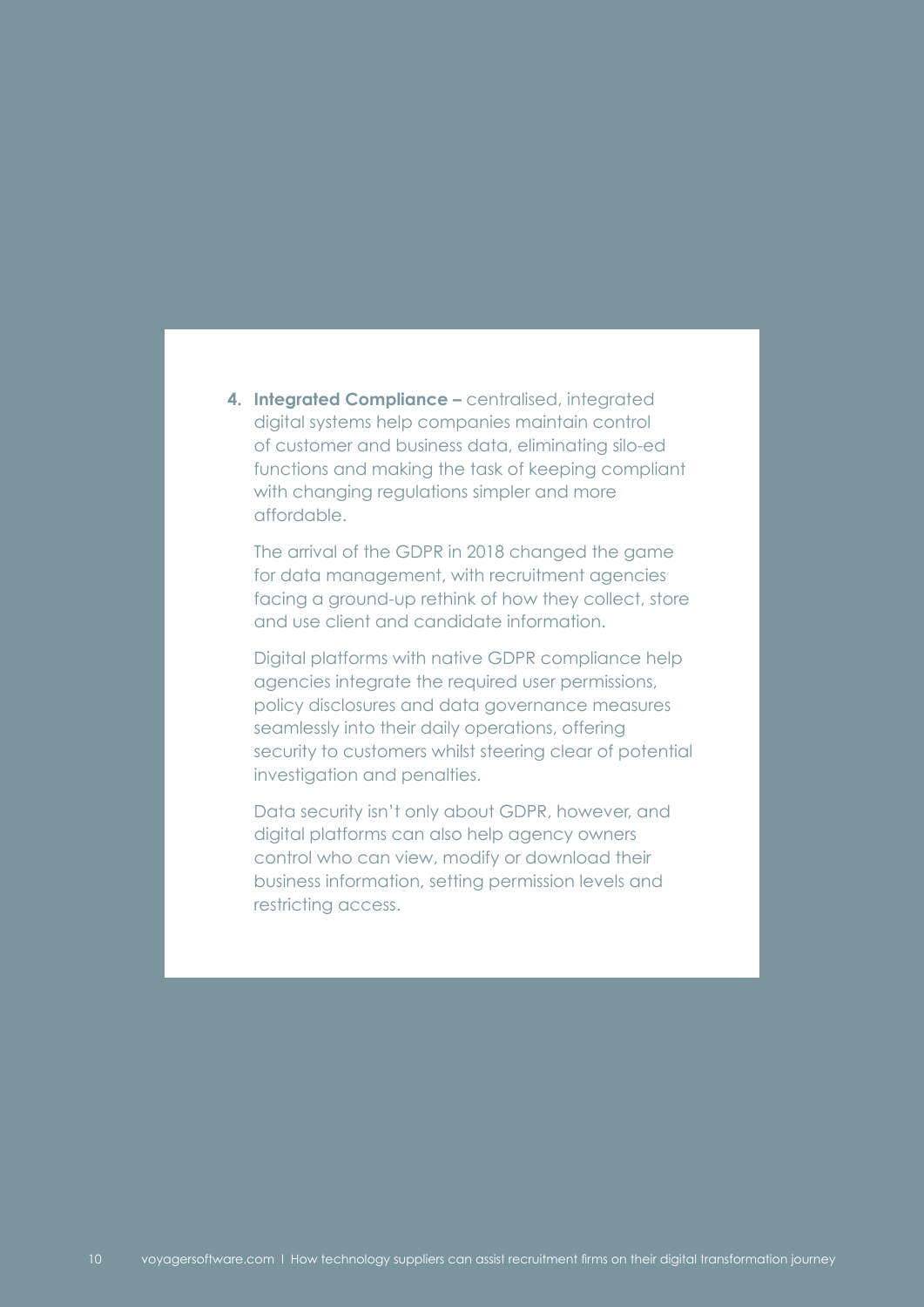**5. Holistic Data Analytics –** connected digital platforms allow companies to review complete data sets, analysing key trends, identifying issue root causes and anticipating potential obstacles, as well as making it easier for leadership teams to share and access essential business statistics.

Without an integrated digital infrastructure, important information on employee performance, customer profiles and activity metrics can be lost, or critical links between systems lead to an incomplete overall picture.

True digital transformation brings all areas of business operation together into a centralised hub, joining the dots for data analysis and allowing agencies to better understand and optimise the way they work.

- **Analytics & Reporting –** a comprehensive viewpoint on business information means the ability to connect recruiter output with results, identify key activity ratios, and plan strategic factors such as training, workflow optimisation and employee incentives around an accurate anchor in data.
- **Information Sharing –** the ability to easily share data analytics between team members helps agencies stay agile, allowing managers to distribute or automate important reports and dashboards to keep their teams working responsively.
- **Predictive Insights –** a full data picture not only permits business leaders to diagnose issues with past performance but to anticipate potential pitfalls, providing agencies with vital advance warning of problems on the horizon.